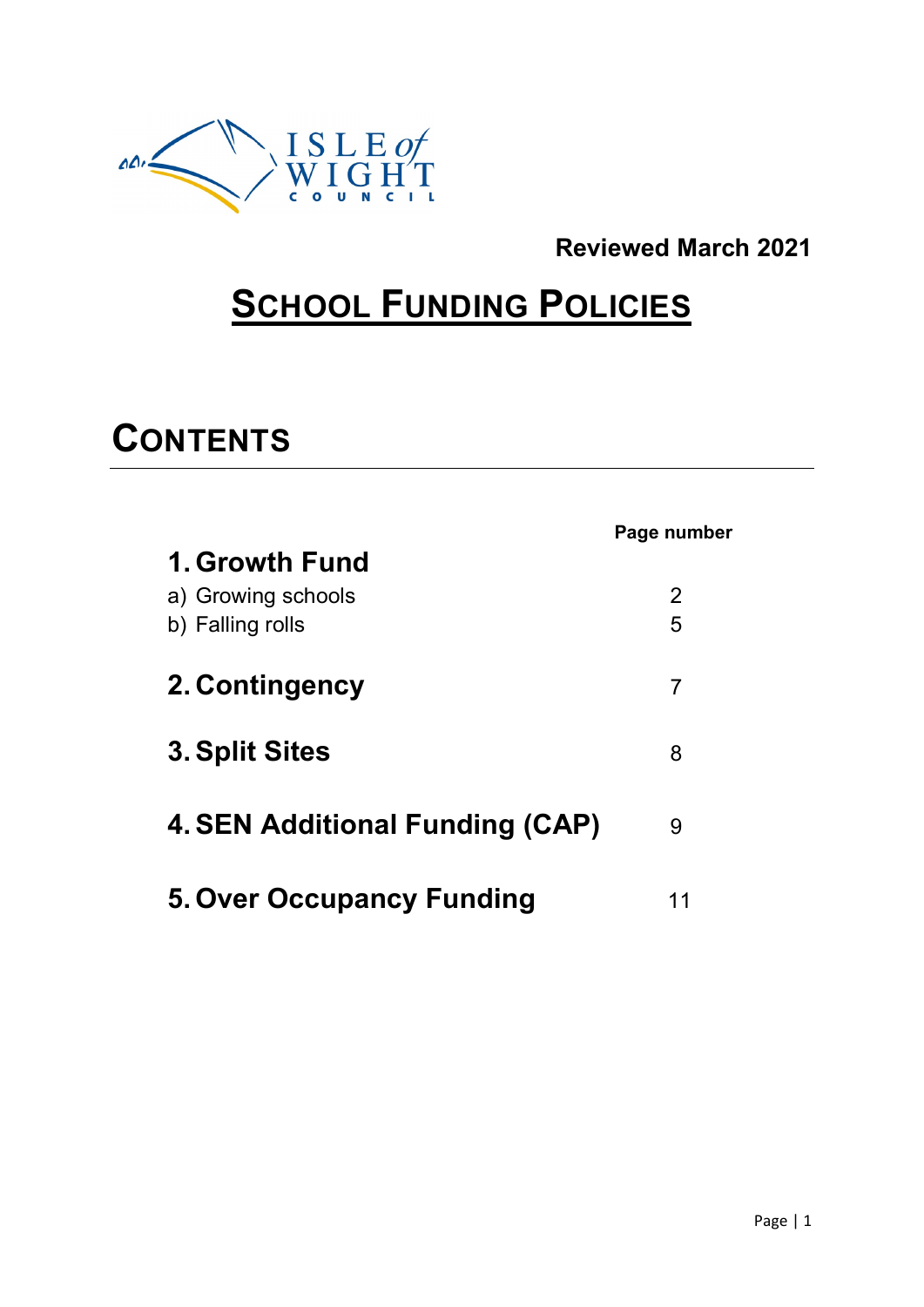### <span id="page-1-0"></span>**Growth Fund**

### [Growing Schools](#page-0-0)

In October 2019, the Department for Education (DfE) updated the 'Schools revenue [funding 21 to 22: operational guide',](https://assets.publishing.service.gov.uk/government/uploads/system/uploads/attachment_data/file/945784/Schools_Operational_guide_2021_to_2022_V4_.pdf) in which they stated local authorities can centrally retain Dedicated Schools Grant (DSG) to support schools which are supporting growth in pre-16 pupil numbers to meet basic need, to support additional classes needed to meet the infant class size regulation and to meet the costs of new schools, including lead in, start up and diseconomy costs.

The growth fund may not be used to support schools in financial difficulty or general growth due to popularity.

This is subject to the following DfE requirements:

- 1. Local authorities must produce criteria for allocating growth funding. The criteria should set out both the circumstances in which a payment is made and the basis for calculating the sum to be paid.
- 2. Local authorities will need to propose the criteria to Schools Forum and gain its agreement before growth funding is allocated. The local authority will also need to consult the Schools Forum on the total sum to be top-sliced from each phase and must regularly update the Schools Forum on the use of the funding.
- 3. The growth fund must be ring-fenced so that it is only used for the purposes of supporting growth in pre-16 pupil numbers to meet *basic need*.
- 4. The growth fund is for the benefit of both maintained schools and academies.
- 5. Any unspent growth funding remaining at the year-end should be reported to Schools Forum. Funding may be carried forward to the following funding period as with any other centrally retained budget, and can be used specifically for growth or falling rolls if the authority wishes.
- 6. The use of the growth fund is solely for the purposes of supporting growth in pupil numbers, to support additional classes needed to meet the infant class size regulation and to meet the costs of new schools.

Any costs met or additional funding provided to schools in relation to the growth fund is subject to agreement in advance with the local authority**.**

### **Growing Schools criteria and funding mechanism**

The current Isle of Wight criteria and mechanism for funding growing schools is set out below.

• If a school is asked by the Authority to admit in excess of its Planned Admission Number (PAN) in the normal admissions round, there may be a need to run an additional class or employ an extra teacher in keeping with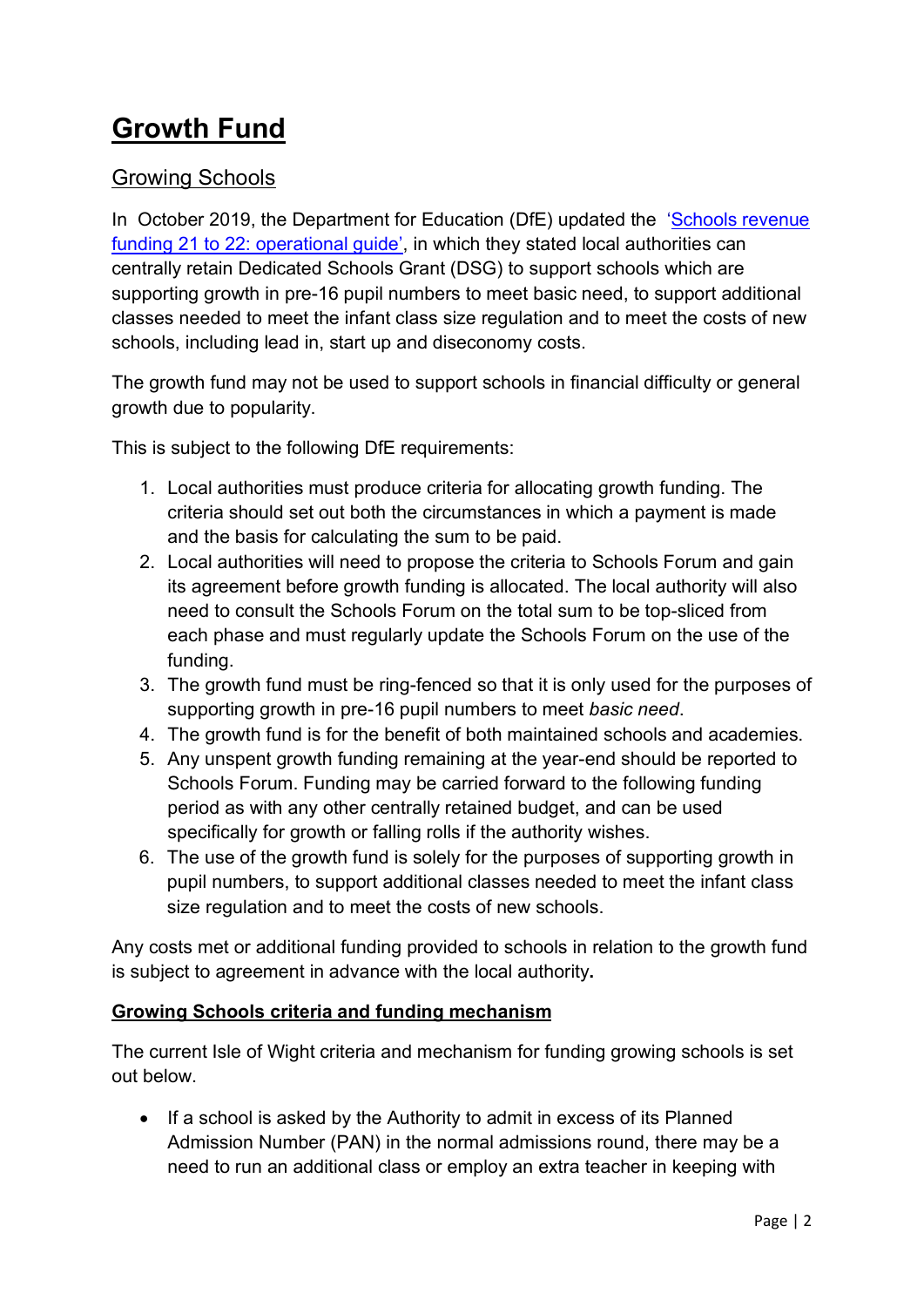infant class size regulations (maximum of 30 pupils in a class). This will require the appointment of an additional teacher in advance of the class coming into being.

• A funding mechanism, based on a per pupil top-up would be applied. The funding would be based on 7/12 (covering September to March) of the Age Weighted Pupil Unit (AWPU) funding for the additional pupils.

Where the number of pupils triggering the need for an additional class is less than 5, growth funding will be allocated in advance on a termly basis in recognition of the possibility of pupil numbers falling to the extent that an additional class is no longer required.

A number on roll increase must be agreed with the admissions team to constitute a *planned* growth. The School Funding team will then be informed about schools that have a planned growth having agreed forecast pupil numbers with the school.

For the avoidance of doubt, growth funding can only be allocated where there is a growth in basic need in the area requiring a school to admit above PAN or to increase their PAN, in agreement with the admissions team. Where schools see an increase in pupil numbers due to popularity, whether within or by increasing their PAN, growth funding cannot be allocated. Where schools are operating below PAN and see an increase in pupil numbers within their existing capacity, they must manage this within their lagged funding.

### Funding mechanism

### **Examples of different funding scenarios**

Some different funding scenarios are listed below to demonstrate the application of the current funding mechanism:

### **Example 1 – required to open an extra class**

If a school ran an additional class, as agreed with the authority, then the school will require a minimum of 20 children to fund a class (e.g. 20 x AWPU of £3,167 = £63,340 in a full year) to cover the cost of a teacher, including on-costs, and other associated costs.

As such the school would be funded in the first year on the basis of increasing the year group by 20 pupils in the September regardless of the actual number of pupils in the class and would receive 20 x  $7/12$  x AWPU = £36,948. If the additional class has 20 or more children all will be counted in the October census and the school will receive the full year's pupil led funding for all 20 children through the school's budget share. There will be no further adjustments to the school's budget.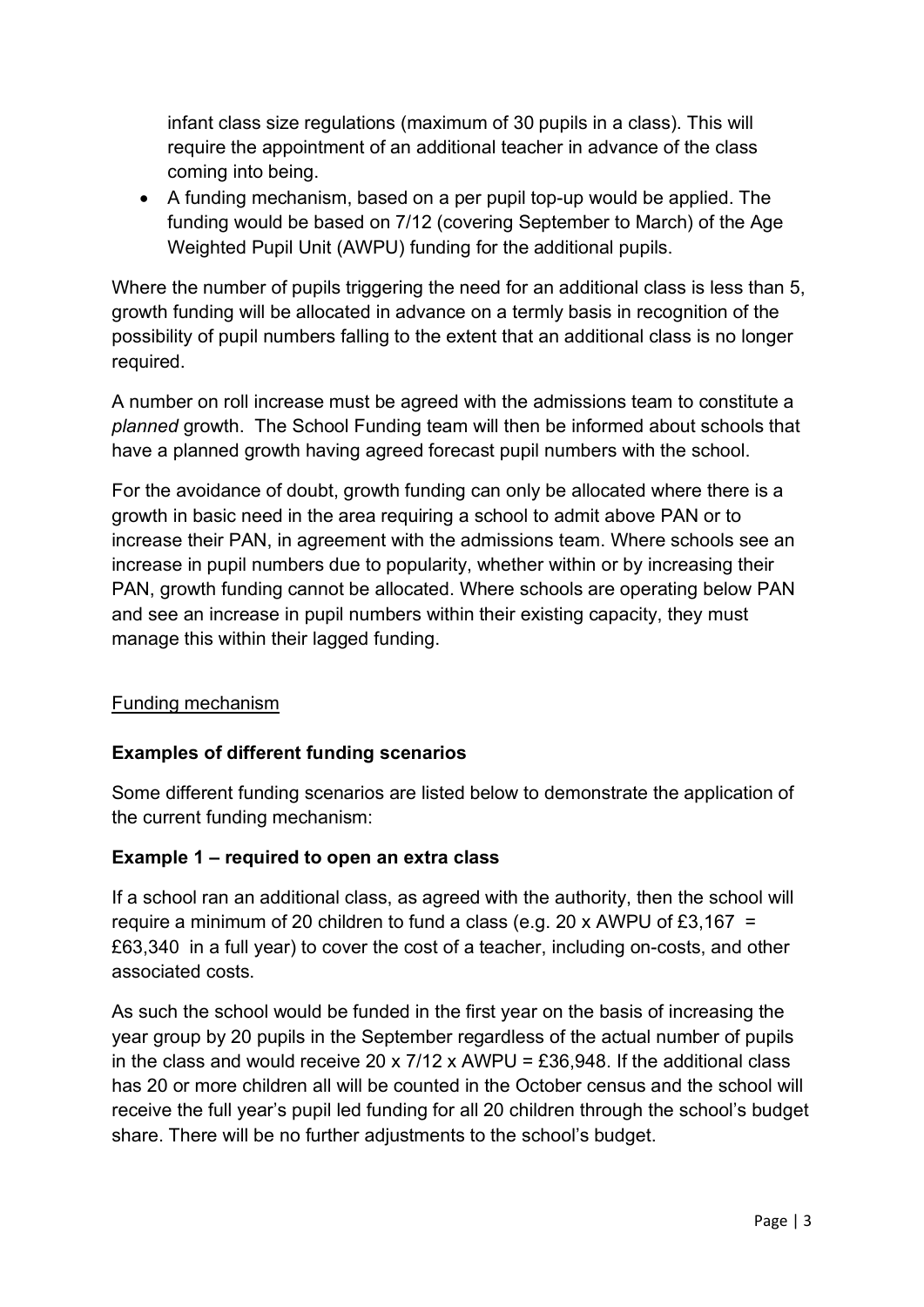If less than 20 additional children are admitted to the school, there may be a need to "top up" the school's funding to this level. This funding is not guaranteed, and each situation will be assessed on an individual case basis and reviewed annually.

### **Example 2 – increased intake but no extra class required**

In instances where schools admit pupils at the Authority's request but no extra class is required the school would receive 7/12 x AWPU for the equivalent number of children. The school would then receive the full year pupil led funding for these additional children based on the following October census. No further adjustment to the school's budget will be required.

### **Infant Class Size regulations**

In rare circumstances where the admission of "excepted pupils" to an infant class results in an average class size of 33 or above (through agreement with the local authority and the school), it is proposed that growth funding be allocated to meet the average cost of a Learning Support Assistant.

The allocation of such funding would be reviewed on a termly basis in respect of the agreed numbers for the following term. In order to ensure funding is fair and consistent, the class size will be calculated by using the average number of pupils in the year group impacted (number of pupils divided by the number of classes).

For example, a school with 90 pupils plus three excepted pupils would not normally be eligible for this funding, as the average class size is 31 (93 / 3). In this example the school would need to have nine excepted pupils in the year group impacted to be eligible for the funding (99/3 = 33). Exceptional circumstances may only be agreed by the local authority.

### **Secondary Growing Schools**

The same funding mechanism used for primary schools would be applied to secondary schools. As such, secondary schools would receive 7/12 x AWPU. The schools would then receive the full year pupil led funding for the additional pupils based on the following academic year's October census.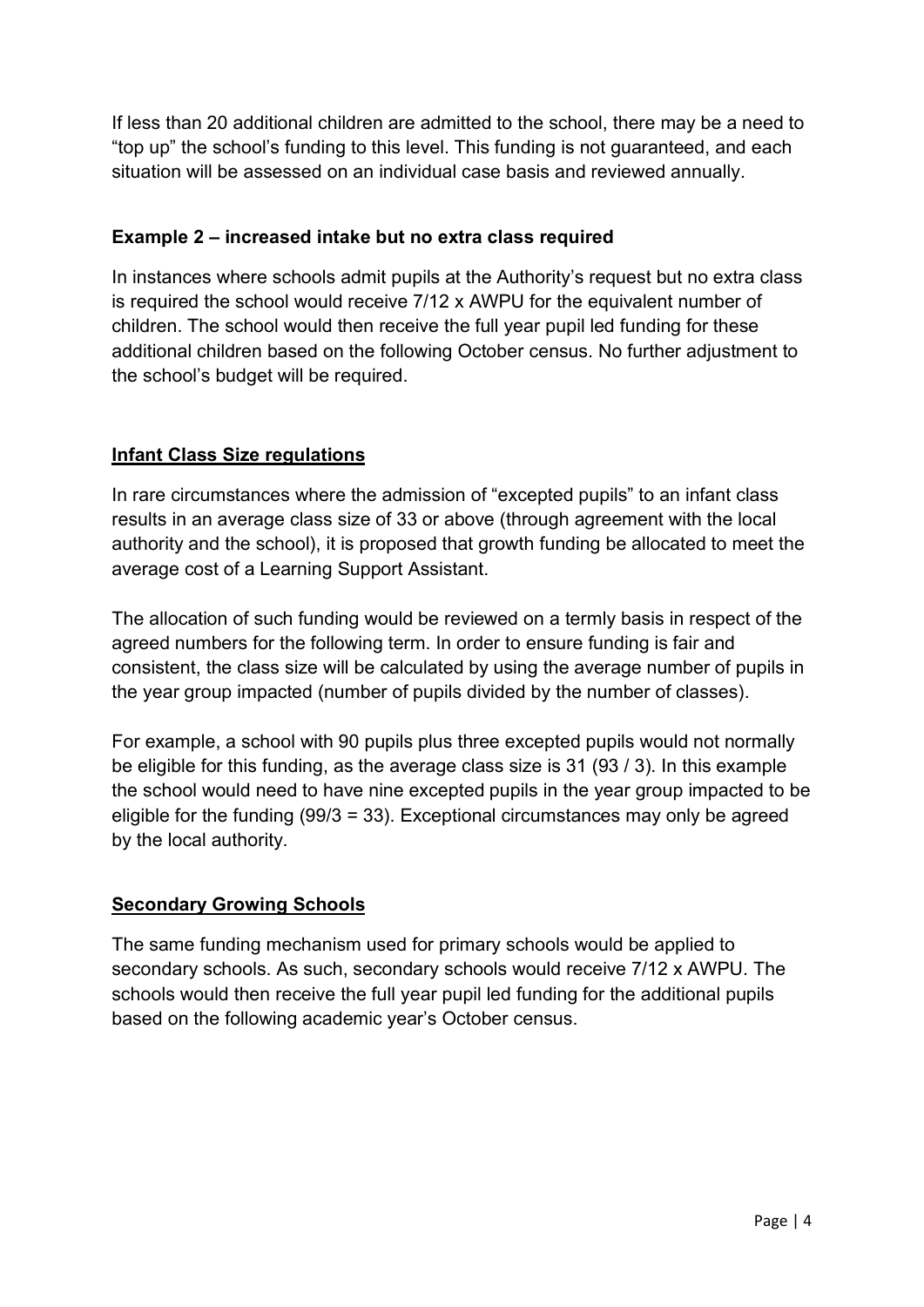## **Falling Rolls**

The DfE's ['Schools revenue funding 21 to 22: operational guide'](https://assets.publishing.service.gov.uk/government/uploads/system/uploads/attachment_data/file/945784/Schools_Operational_guide_2021_to_2022_V4_.pdf) sets out the criteria for a falling rolls policy.

This is subject to the following DfE requirements:

- A small fund can be retained centrally before the formula is calculated to support good schools with falling rolls where local planning data show that the surplus places will be needed within the next three years. The Schools Forum should agree both the value of the top slice and the criteria for allocation, and the local authority should regularly update the Schools Forum on the use of the funding.
- Criteria for allocating funding should contain clear trigger points for qualification and a clear formula for calculating allocations.
- Any falling rolls funds remaining at the end of the financial year should be reported to Schools Forum. Falling rolls funding carried forward to the following funding period can continue to be used specifically for falling rolls if the authority wishes.

### **Isle of Wight Criteria**

Schools must meet all of the following criteria to be eligible for falling rolls funding:

- Must have had a falling number on roll for a minimum of 2 years based on the autumn term census
- Number on roll must have fallen by more than 5% in both years.
- Must have an Ofsted rating of good or outstanding. The Ofsted ratings will be taken as at census day in October
- The forecast pupil data must show the school is expected to have an increase in pupil numbers by the end of the 3 years (e.g. years 2 to 3)
- Pupil numbers must also show the school is increasing numbers in future years 4 and 5 to ensure sustained growth
- School are not eligible if they are deemed to have an excess balance
- Schools cannot receive more than 5% of budget share or £100,000

The data showing schools forecast pupil data is taken from the SCAP return which is a School level capacity return. Local authorities are required to provide data and information on all state-funded primary and secondary schools in their areas. This data is returned to the Education Skills & Funding Agency (ESFA) in August each year.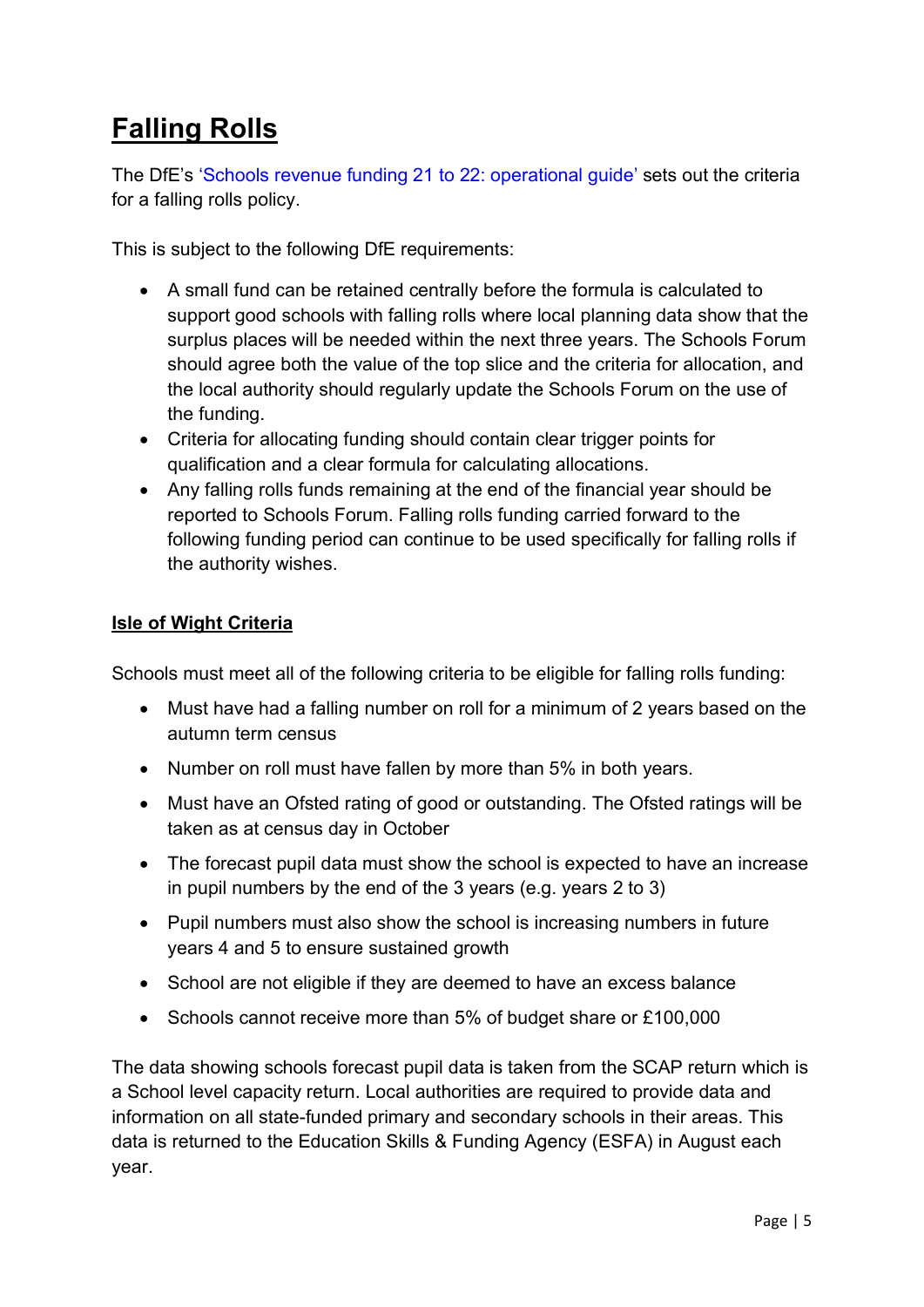The SCAP return does not include special schools and education centres. Any growth in special schools and education centres anticipated over the next 2 -3 years and ongoing would need to be agreed by the admissions team in conjunction with the SEN department.

An excess balance is deemed as those schools that have had a balance of over 10% of budget share for the last 3 years.

### **Methodology**

Any schools that have fallen in roll by more than 5% from the previous year will be funded for the percentage above this. For example, a school that has dropped 50 pupils, which is a 10% reduction, will receive funding for 25 pupils, which is the amount over and above the 5%.

Primary and Secondary Schools will be funded on the pupil led funding for each school rather than simply the Age Weighted Pupil Unit. Using this method will take into account the other pupil led factors for which schools receive funding for example deprivation, looked after children, low attainment, mobility and English as an additional language. This approach takes into account the profile of each school and assumes any new pupils will have similar attributes. Using the example above the school will receive their school level AWPU of £3,167 x 25 pupils = £79,175

Special schools and Education centres will be funded on the basis of per place funding.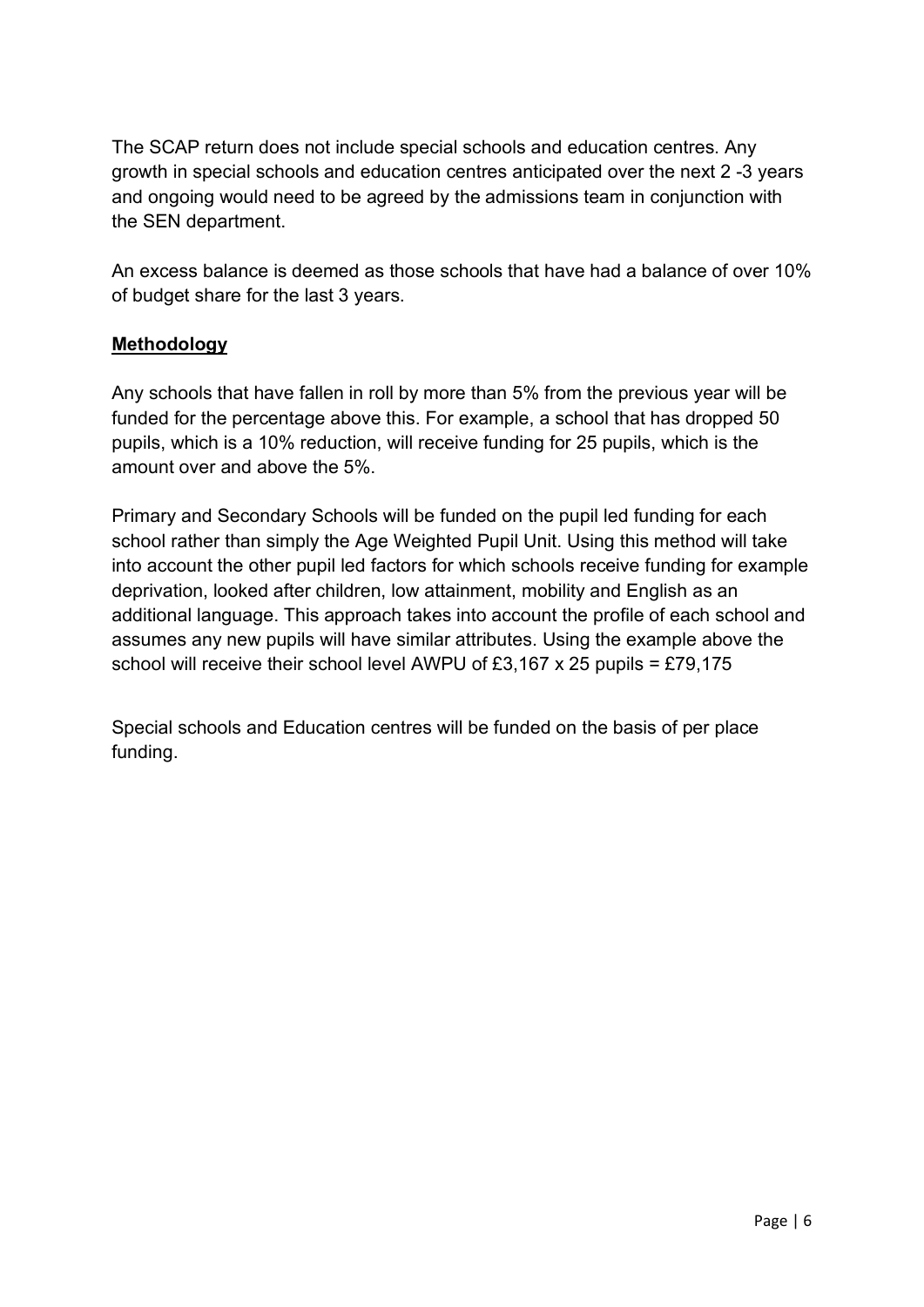### **Contingency**

The DfE lists a limited range of services where central provision for maintained schools may be argued on the grounds of economies of scale or pooled risk, which includes contingencies. This is a de-delegated budget and relates to maintained primary and secondary schools.

The DfE states that contingencies can only be retained centrally for maintained schools for a limited range of circumstances:

- **Exceptional unforeseen costs**
- **Schools in financial difficulties**
- **Deficits of closing schools**

<span id="page-6-0"></span>Maintained schools have elected not to de-delegate a contingency budget, and so there is not a current policy for how such funding is distributed.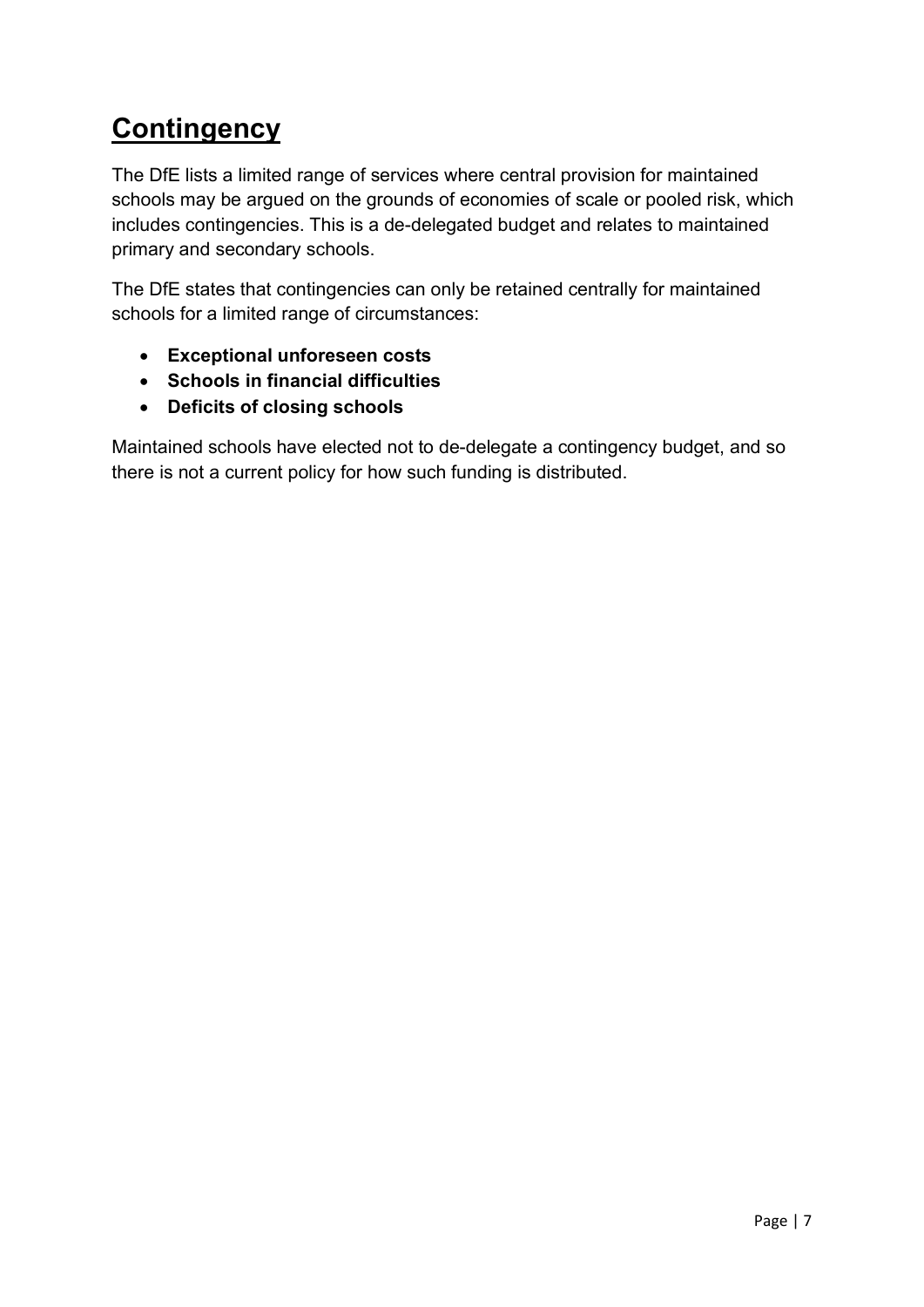### **[Split Sites](#page-0-1)**

The Department for Education permits a split sites factor to be used within the mainstream school funding formula, under the following criteria:

- Criteria for providing extra funding should be clear and transparent, incorporating clear and objective trigger points, and a clear formula for allocating additional funding.
- All schools and academies that meet the criteria will be eligible for split site funding.
- Schools sharing facilities, federated schools and schools with remote sixth forms or remote early years provision are not eligible for split site funding.

The funding is allocated to cover the additional costs of operating a split site. Likely additional costs identified are:

- Additional infrastructure and transport costs
- Additional administration costs
- The extra cost of running two reception areas
- Additional caretaking
- Additional IT costs

The funding will consist of a lump sum of £30,000 for eligible schools. This additional funding is intended to meet the costs directly associated with school premises being separated. Any additional costs relating to an extended site such as when two neighbouring schools merge or solely due to being a large school or having a large site would not be applicable.

The school must meet the following criteria to be eligible for split site funding:

- At least 20% of the school's total pupils must receive a range of core education on each site
- Travel between the two sites must require access via a public highway
- Must be a single school with one DfE number
- Funding will continue to be allocated where a split site exists
- New split sites will only receive funding with the prior written agreement of the local authority, where the split site is unavoidable in delivering core education

Where schools are considering entering into a new split site arrangement, they are advised to enter into early discussion with the local authority to establish whether it would be eligible for split site funding.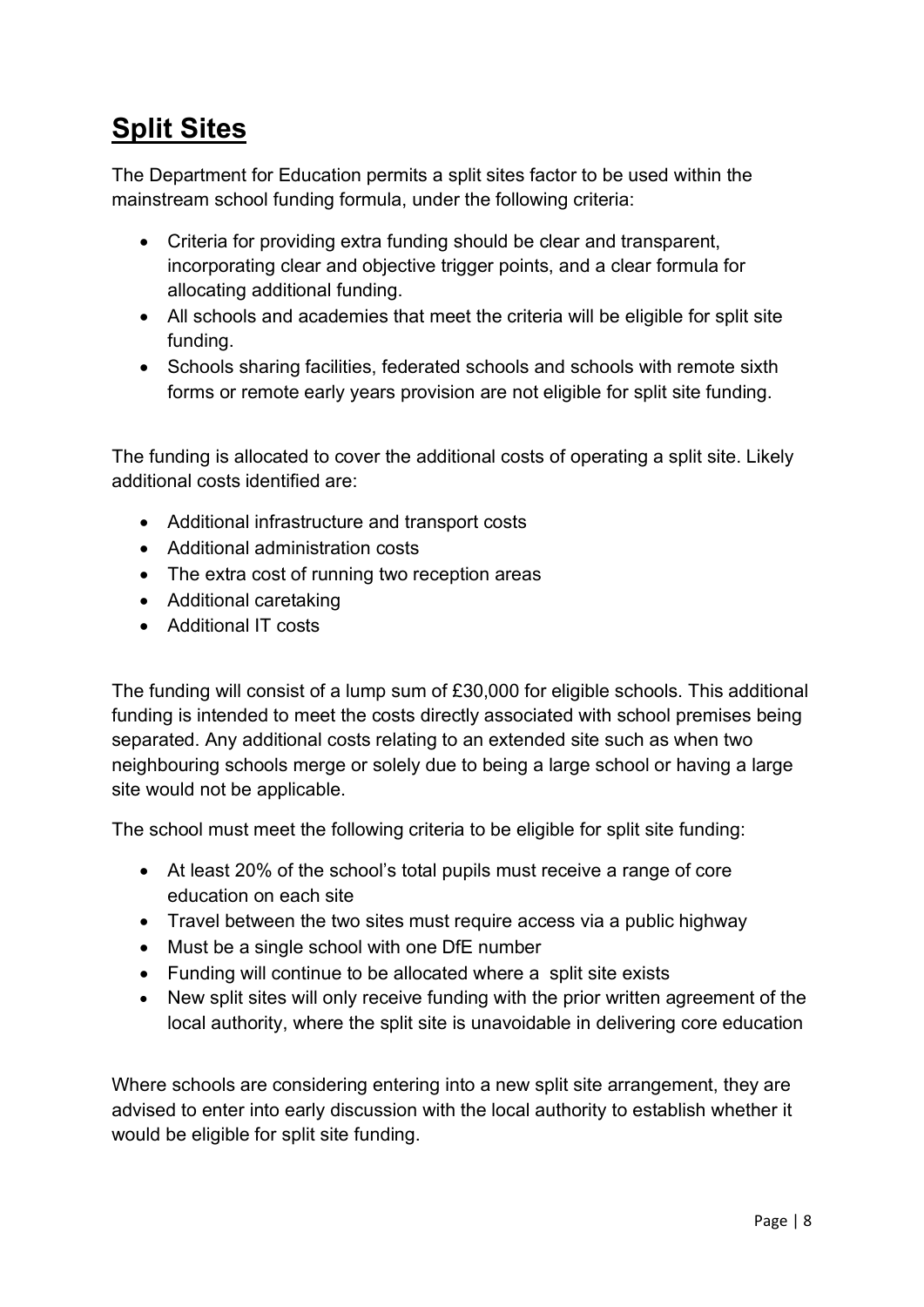## **SEN Additional Funding (CAP)**

### **Purpose**

To provide additional discretionary funding for schools that are disproportionately impacted by the cost of high needs pupils relative to their budget share.

### **Operation of the policy**

The threshold for additional financial support is set at 5% of budget share. This is the figure before de-delegation and excluding any resourced provision funding.

A school's spend on pupils with EHCPs will be based on the number of pupils that the school receives top-up funding for through the local authority financial year.

The methodology for calculating whether a school is eligible for any additional funding under the policy is as follows:

- 1. Calculate 5% of the school's budget share (A)
- 2. Calculate the school's contribution to support for high needs pupils, which is calculated as the number of FTE pupils the school has received top-up funding for in the local authority financial year, multiplied by £6,000 (B)
- 3. If B is greater than A, additional funding will be provided.

A fixed budget of £30,000 is available for additional funding, and this will be distributed between schools based on relative need, measured by the costs at each qualifying school over the 5% funding threshold. See the worked example below for more detail.

The funding will be paid at the end of the local authority financial year once the final spend on high needs pupils has been confirmed.

#### **Worked Example**

Based on three schools only, with a total budget for additional funding of £30,000

| <b>School</b>       | A        | В        |            |
|---------------------|----------|----------|------------|
| <b>Budget Share</b> | £500,000 | £500,000 | £1,000,000 |
| 5% threshold        | £25,000  | £25,000  | £50,000    |
| FTE high needs      |          |          | 12         |
| pupils              |          |          |            |
| Cost of high needs  | £24,000  | £48,000  | £72,000    |
| pupils              |          |          |            |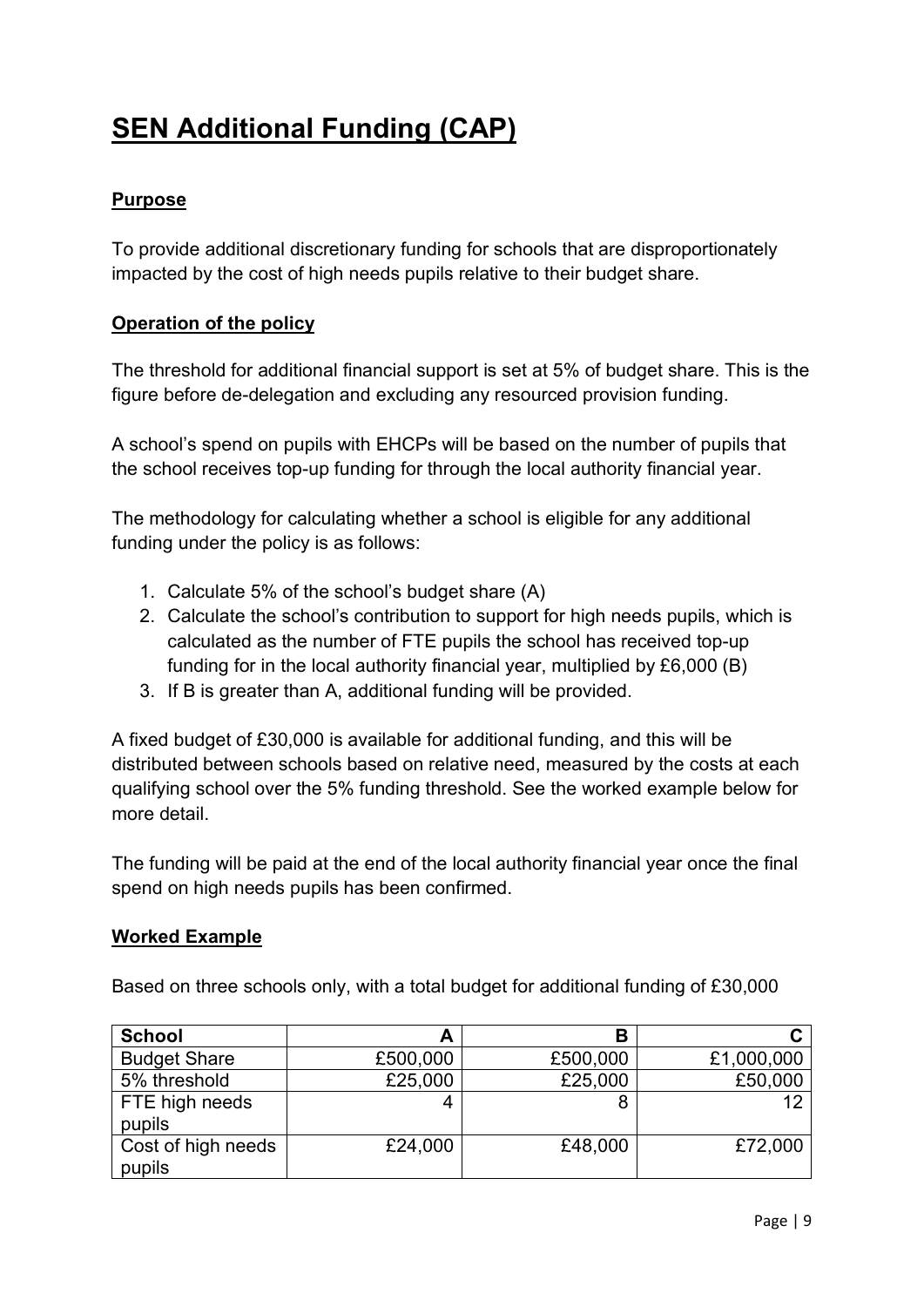| Pupil cost over           | <b>NIL</b> | £23,000 | £22,000 |
|---------------------------|------------|---------|---------|
| threshold                 |            |         |         |
| Proportion of             | $0\%$      | 51%     | £49%    |
| additional funding        |            |         |         |
| allocated                 |            |         |         |
| <b>Additional funding</b> | £0         | £15,333 | £14,667 |
| payable                   |            |         |         |